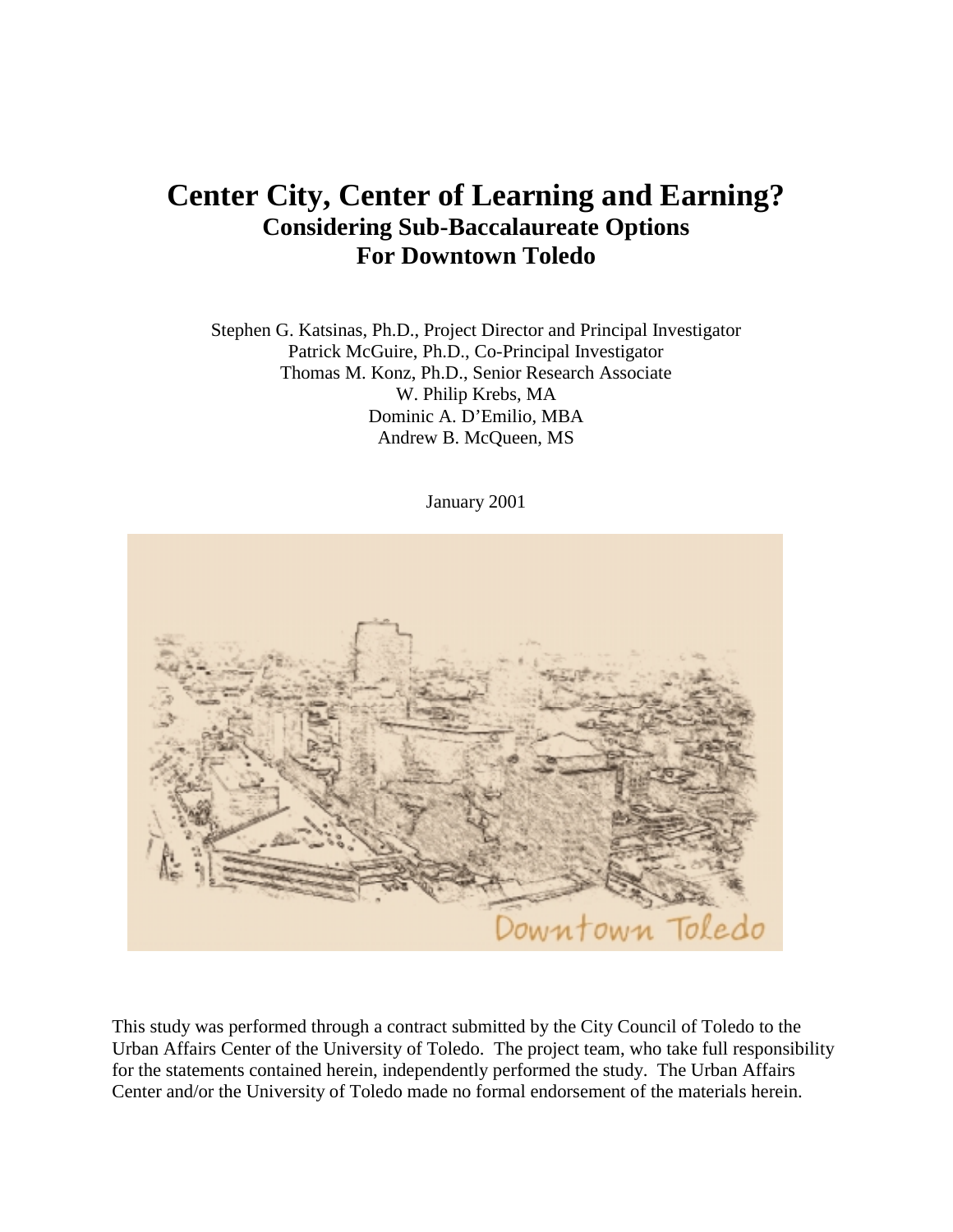# **Executive Summary**

## **Findings**

- Educational attainment in Toledo is lower than the Ohio average at every level from high school through to graduate degrees, and Ohio's is lower than the national average. Across the board, educational attainment by Toledoans is only 2/3rd the rate of the US average. A severe deficit exists in the downtown Toledo area, where educational attainment rates are one-half to one-third of the City as a whole, and as low as one-sixth the national average.
- Residents and workers in Toledo (and especially the near downtown area) have limited opportunities to pursue educational attainment and skill enhancement in a timely manner, since the main campuses of the public post-secondary educational institutions are more than 5 miles from the center of the city and there is limited mass transit service to those sites.
- Low rates of degree completion from the high school to graduate levels reduces the ability of the City, Port Authority, and Regional Growth Partnership to retain and to attract new firms, and impedes the ability of Toledoans to secure jobs when they are created and/or maintain the skills needed to perform jobs as the skill levels of those jobs are increased.
- As service-based and information-based activities dominate the economy, educational and skill attainment are crucial to maintaining a local economy and attracting new firms.
- Other Ohio and US cities have increased the education of their citizens, the economic vitality, and their ability to attract new industry by locating a college with a comprehensive curriculum (GED, certificate, AA, and BA degrees) in their center city. As few as 1,000 students might have an economic impact of \$8 million dollars on the local economy.

### **Recommendations:**

To effectively address the needs of its residents and businesses, the City of Toledo should:

- 1. Secure a (sub-baccalaureate and/or baccalaureate) college with a comprehensive curriculum in proximity to the transit hub and low income/low education population found in downtown Toledo.
- 2. Initiate discussions with Owens Community College and with The University of Toledo to ascertain the interest of each institution in creating high quality education and lifelong learning opportunities in the downtown area as part of a process of assuring the current and future economic vitality of the City and region.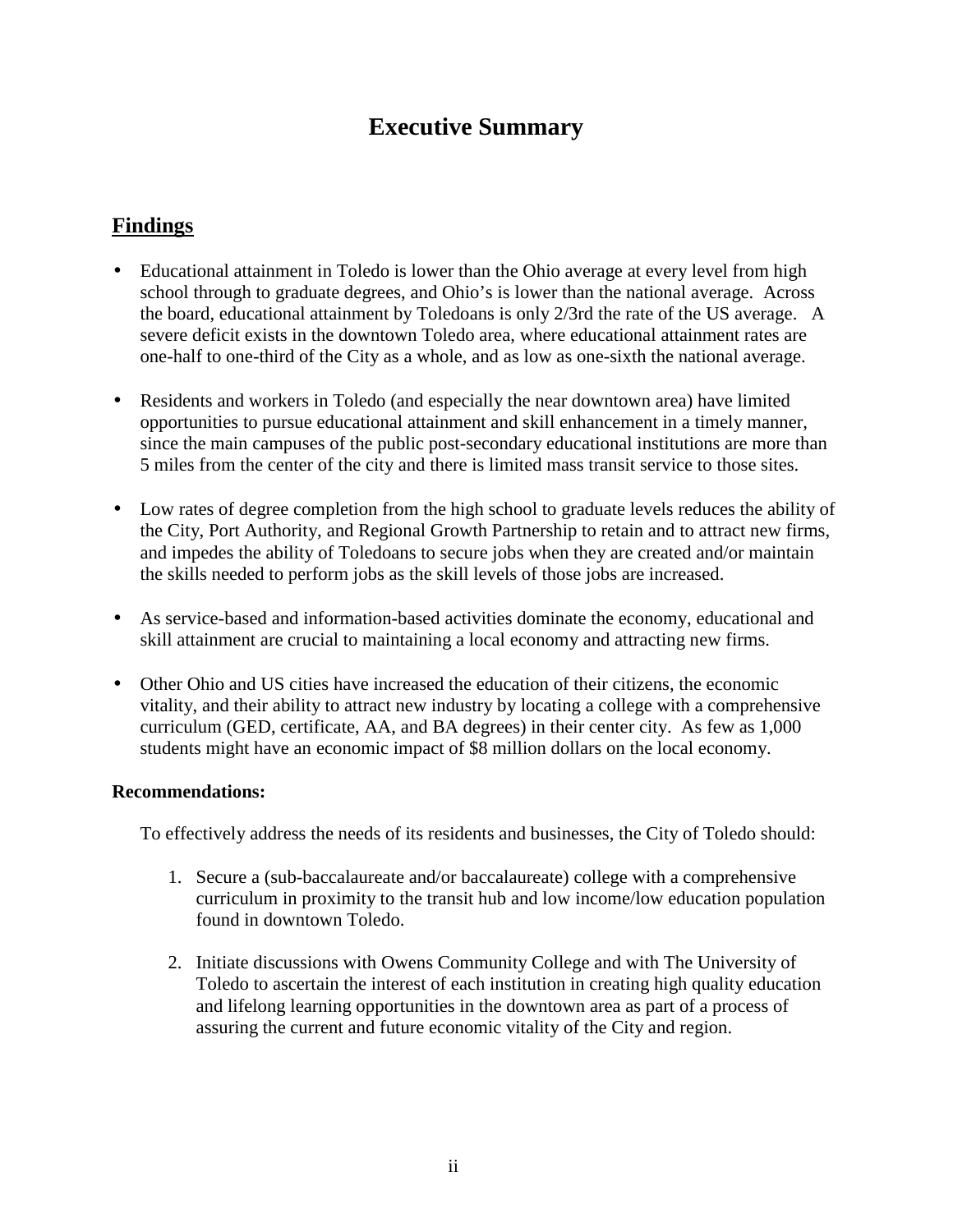| <b>Executive Summary</b><br><b>Table of Contents</b>                                                                                                                          | <i>ii</i><br>iii           |
|-------------------------------------------------------------------------------------------------------------------------------------------------------------------------------|----------------------------|
|                                                                                                                                                                               |                            |
| <b>Introduction</b>                                                                                                                                                           | $\mathbf{1}$               |
| <b>Part I</b> – The Downtown Challenge in State and Federal Context                                                                                                           | 1                          |
| A. State Policy and Under-investment in Ohio's Education System<br><b>B. Financial and Institutional Variance Among Ohio Community Colleges</b><br>C. Summary                 | $\overline{2}$<br>6<br>9   |
| <b>PART II: Economic And Demographic Changes In Toledo</b>                                                                                                                    | 9                          |
| A. Demographic Considerations<br><b>B.</b> Economic Considerations<br>C. Summary                                                                                              | 9 <sup>°</sup><br>11<br>13 |
| <b>PART III: Community College and Sub-Baccalaureate Functions</b><br><b>In Downtown Toledo</b>                                                                               | 13                         |
| A. Educational Attainment in Ohio, Lucas County, and Toledo                                                                                                                   | 13                         |
| <b>B. Sub-Baccalaureate Programs and Services in Downtown Toledo</b><br>C. The New Economy Comes To Toledo and A New Response Is Needed<br><b>D.</b> Local Labor Market Needs | 17<br>20<br>22             |
| E. Downtown Economic Development; The 800 Pound Gorilla<br>F. Summary of Economic and Workforce Development Data                                                              | 25<br>26                   |
| <b>PART IV: Findings, Options, and Closing Thoughts</b>                                                                                                                       | 27                         |
| <b>About The Research Team</b>                                                                                                                                                | 34                         |